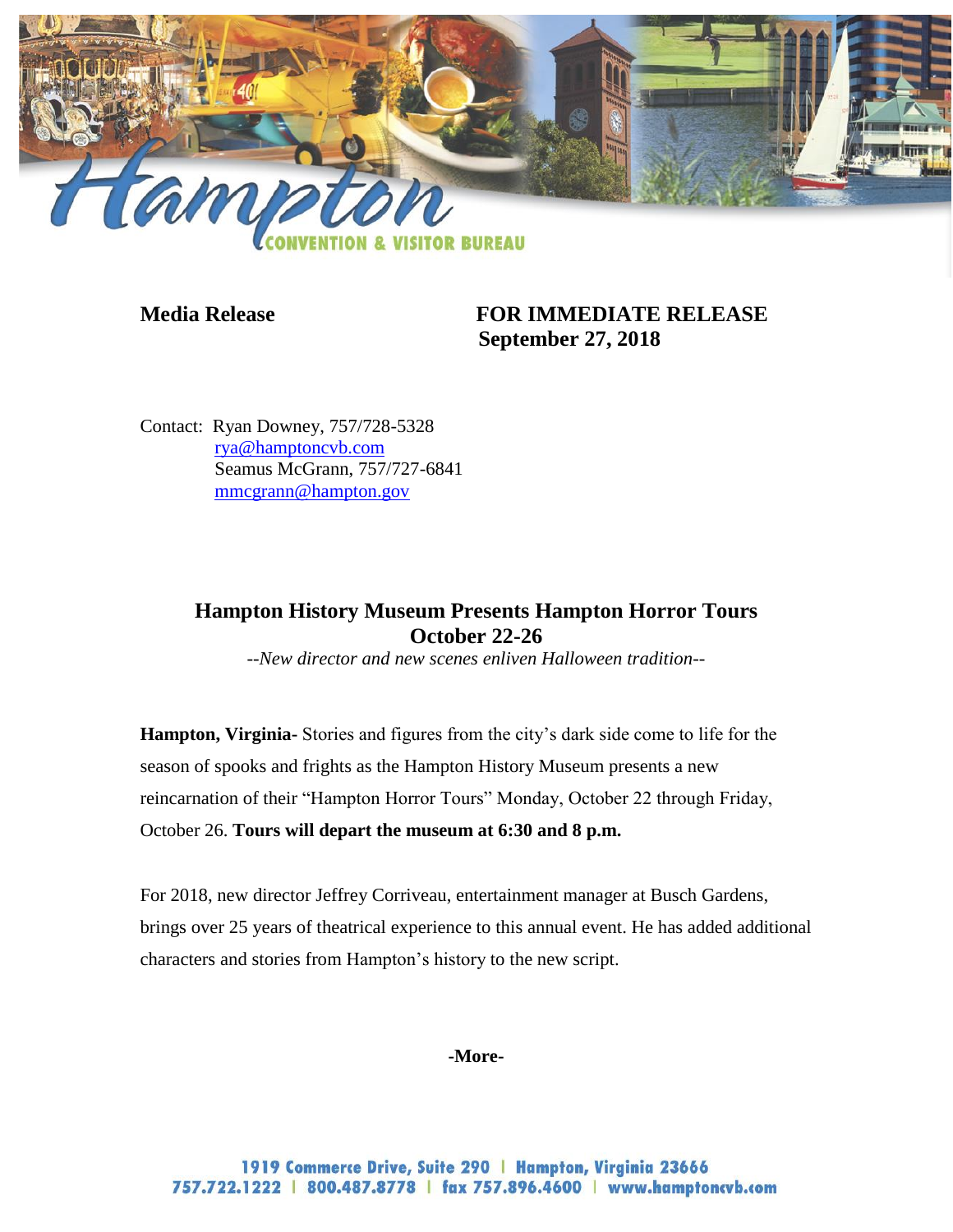## **Hampton History Museum Presents Hampton Horror Tours October 22-26- Page 2**

Leaving from the museum lobby, these 60-minute walking tours include eerie tales of old Hampton and the Coastal Virginia region. Those who dare brave the journey will meet the first witch recorded in America, ghosts of Civil War Soldiers, Black Bart the pirate, the great American author best-known for his tales of mystery and the macabre, Edgar Allen Poe, WWII German submariners who perished in the Chesapeake Bay and were buried in Hampton, Declaration of Independence signatory and murder victim George Wythe, survivors of the War of 1812 burning of Hampton, Yellow Fever victims, roaring 20s gangsters and flappers, drowning victim Jenny Kane whose husband was acquitted of her death in the 1931 "trial of the century," and other personages from the city's storied past. Each tour will include the grisly side of Hampton history, special surprises, a spooky lantern tour of the St. John's graveyard, and other chilling downtown Hampton sites.

Tickets are \$10.00 in advance per person, \$12.00 at the door. Tickets are limited, and may sell out. Advance purchase is strongly recommended. Tickets can be purchased at the Hampton History Museum and Visitor Center, or reserved by credit or debit card by calling

757/727-1102. Proceeds benefit Hampton History Museum. Tours will be held rain or shine. No rain checks.

**Hampton Horror Tours Monday, October 22- Friday, October 26 6:30 p.m. & 8 p.m. \$10.00 in advance, \$12.00 at the door**

The Hampton History Museum is located at 120 Old Hampton Lane in Downtown Hampton. There is plenty of free parking in the garage across from the museum. For more information, call 757/727-1102, visit [www.hamptonhistorymuseum.org,](http://www.hamptonhistorymuseum.org/) like the Hampton History Museum on Facebook, or follow the museum on Twitter.

**-More-**